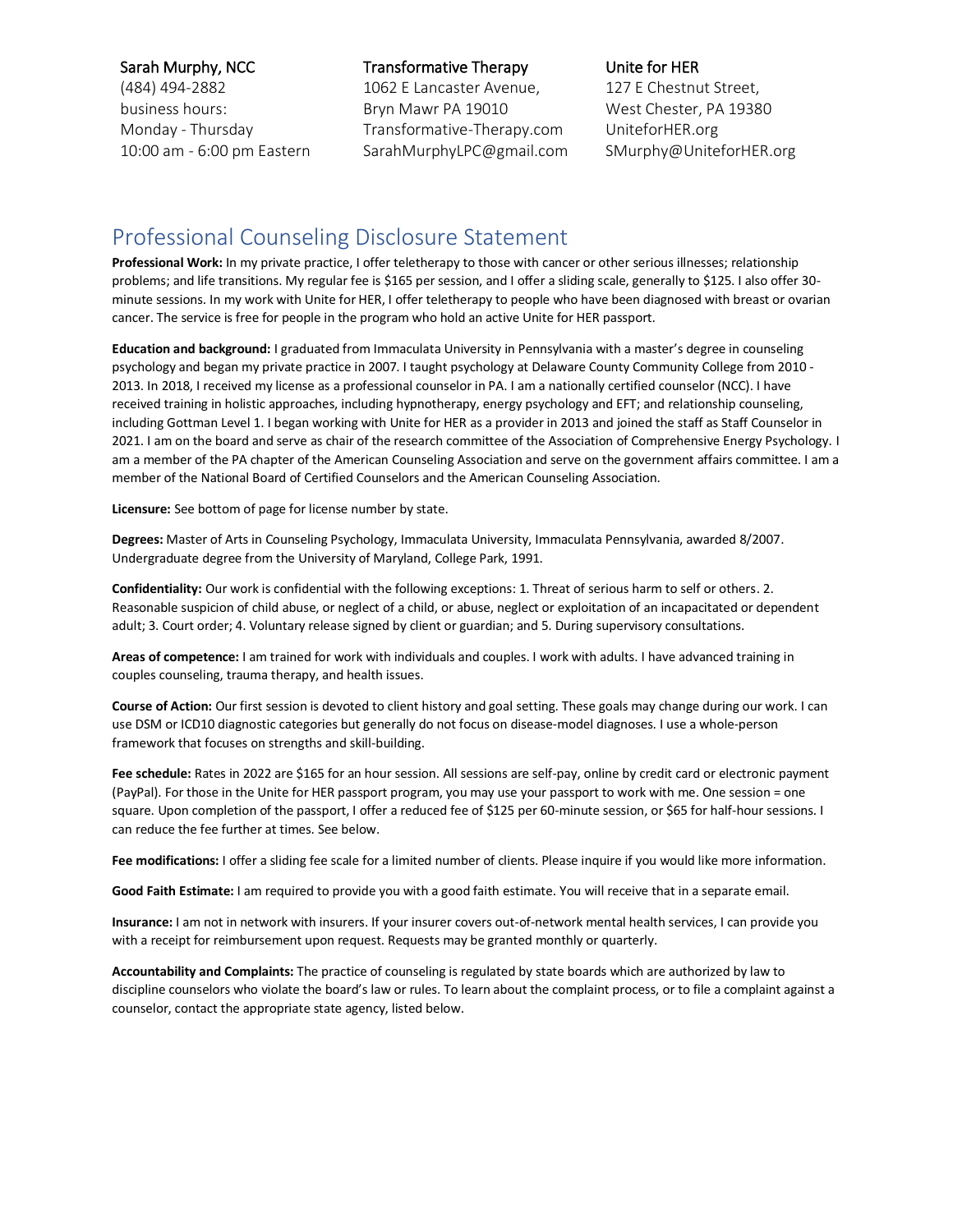## Sarah Murphy, NCC

(484) 494-2882 business hours: Monday - Thursday 10:00 am - 6:00 pm Eastern

### Transformative Therapy

1062 E Lancaster Avenue, Bryn Mawr PA 19010 Transformative-Therapy.com SarahMurphyLPC@gmail.com Unite for HER 127 E Chestnut Street, West Chester, PA 19380 UniteforHER.org SMurphy@UniteforHER.org

# License information and board contact information by state

|           | License<br>State Type | License Number                            | <b>Issue Date</b> | <b>Expiration Date</b> | <b>Board Contact Information</b>                                                                                                                                                   |
|-----------|-----------------------|-------------------------------------------|-------------------|------------------------|------------------------------------------------------------------------------------------------------------------------------------------------------------------------------------|
| AR        | <b>LPC</b>            | 9401                                      | 8/17/2021         | 8/17/2022              | <b>Arkansas Board of Examiners in Counseling</b>                                                                                                                                   |
|           |                       |                                           |                   |                        |                                                                                                                                                                                    |
| CO.       | LPC                   | LPC.0017334                               | 7/14/2021         | 8/31/2023              | <b>Colorado Department of Regulatory Agencies</b>                                                                                                                                  |
| FL        | <b>LMHC</b>           | telehealth<br>provider #861               |                   |                        | <b>Florida Department of Health</b>                                                                                                                                                |
| GA        | <b>LPC</b>            | LPC012452                                 | 10/12/2021        | 9/30/2022              | <b>Georgia Board of Professional Licensing</b>                                                                                                                                     |
| <b>MD</b> | <b>LCPC</b>           |                                           |                   |                        | Maryland Board of Professional Counselors                                                                                                                                          |
| <b>ME</b> | LPC                   | Pending                                   |                   |                        | Complaint Coordinator Office of Professional and<br>Occupational Regulation 35 State House Station<br>Augusta, ME 04333 (207) 624-8660 Web:<br>www.maine.gov/professionallicensing |
| MI        | LPC                   | Pending                                   |                   |                        | Michigan Department of Licensing and Regulatory<br><b>Affairs</b>                                                                                                                  |
| <b>MO</b> | LPC                   | Pending                                   |                   |                        | <b>Missouri Division of Professional Registration</b>                                                                                                                              |
| <b>NC</b> | LPC                   | MURP-FJ1E3K                               | 07/13/2021        |                        | North Carolina Board of Licensed Clinical Mental<br><b>Health Counselors</b>                                                                                                       |
| NJ.       | LPC                   | 37PC00811000                              | 1/1/2022          | 11/30/2022             | <b>New Jersey Division of Consumer Affairs</b>                                                                                                                                     |
| OH        | LPC                   | Pending                                   |                   |                        | <b>Ohio Counselor Board</b>                                                                                                                                                        |
| PA        | LPC                   | PC010578                                  | 7/24/2018         | 2/28/2023              | Pennsylvania Department of State                                                                                                                                                   |
| <b>SC</b> | <b>LPC</b>            | Pending                                   |                   |                        | <b>South Carolina Labor Licensing Regulation</b>                                                                                                                                   |
| TN        | LPC                   | Pending                                   |                   |                        | <b>Tennessee Department of Health</b>                                                                                                                                              |
| <b>VA</b> | LPC                   | 701010795                                 | 9/3/2021          | 6/30/2022              | Virginian Department of Health Professions                                                                                                                                         |
| VT        | <b>LCMHC</b>          | 68.0134367                                | 7/24/2021         | 1/31/2023              | <b>Vermont Office of Professional Regulation</b>                                                                                                                                   |
| <b>WA</b> | <b>LMHC</b>           | Probationary<br>License RCW<br>18.225.140 |                   |                        | <b>Washington State Department of Health</b>                                                                                                                                       |